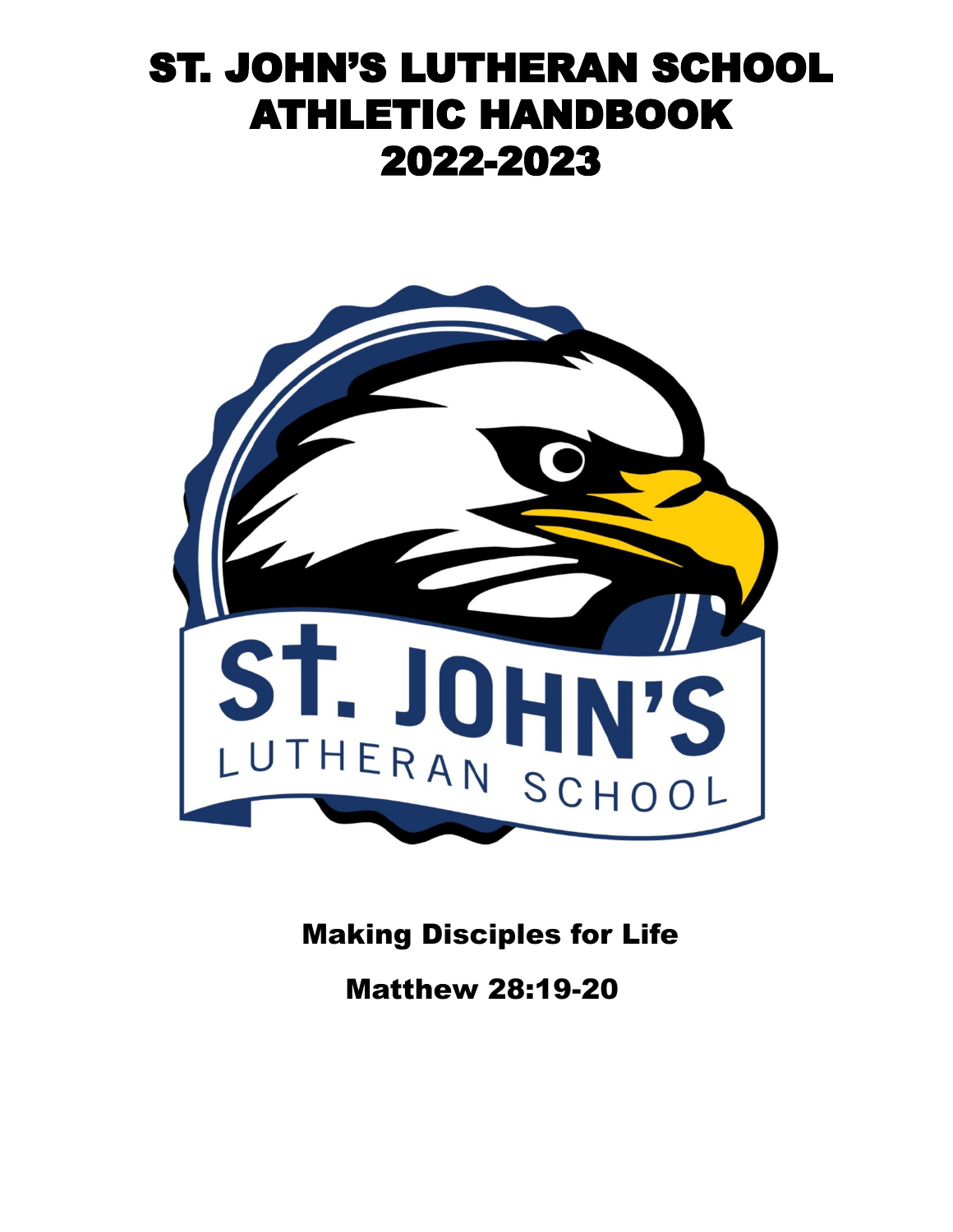## **TABLE OF CONTENTS**

| $\mathbf I$             |                   |  |
|-------------------------|-------------------|--|
| $\mathbf{I}$            |                   |  |
| Ш                       |                   |  |
| IV                      |                   |  |
| $\bf{V}$                |                   |  |
| VI                      |                   |  |
| VII                     |                   |  |
| <b>VIII</b>             |                   |  |
| $\mathbf{I} \mathbf{X}$ |                   |  |
| $\mathbf{X}$            |                   |  |
|                         | <b>APPENDIX A</b> |  |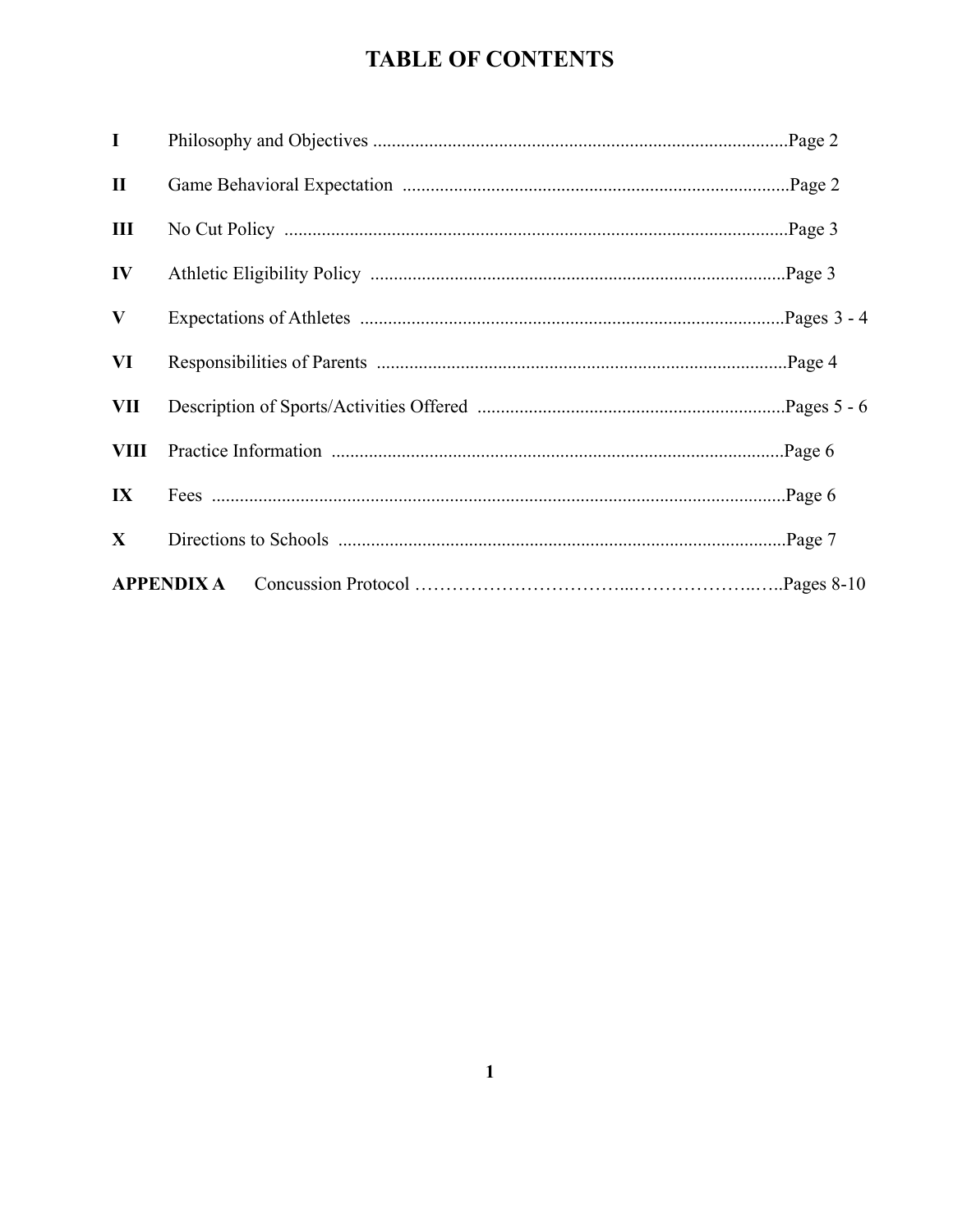## **I Philosophy and Objectives**

Athletics are an important part of St. John's school program. It provides students an opportunity to develop emotionally, socially, mentally, and physically. Participation in athletics is encouraged to assist in developing positive Christian attitudes toward life. While success in athletics can be measured by wins and losses, it is better measured by the success of its participants to live as Christian citizens in future years. St. John's athletic program helps to ensure the future success of its students by encouraging participation at various levels of athletic competition while maintaining a proper relationship to the overall educational program.

Athletics is not an end in itself, but a means by which to:

- 1. Promote high Christian, moral, and ethical standards.
- 2. Provide experiences and guidance that will lead to self-discipline and emotional maturity.
- 3. Develop positive mental attitudes toward life.
- 4. Provide the opportunity to experience the need for cooperation with others as a means to gain common objectives.
- 5. Promote the desire to excel and the appreciation of wholesome recreation and entertainment.
- 6. Promote Christian fellowship and wholesome competition between interscholastic and/or intramural teams.
- 7. Enable each student to participate as a team member of interscholastic and/or intramural teams.

## **II Game Behavioral Expectations**

Please observe the following rules at athletic events:

- 1. Fans should be attentive to the sporting event attended. They should be encouraging to our players in appropriate ways. They should also be courteous to the opposing team and their fans, never engaging in fan competition or negative comments.
- 2. Please remember that the referees are human. They have a split second to make a decision and sometimes are at a different angle than you. Do not heckle or question the calls made.
- 3. Children, third grade and under, should be attended by a parent or designated adult at all sporting events. Children will not be allowed to run the halls and the like. Please take responsibility for your child during all sporting events, or you will be asked to leave.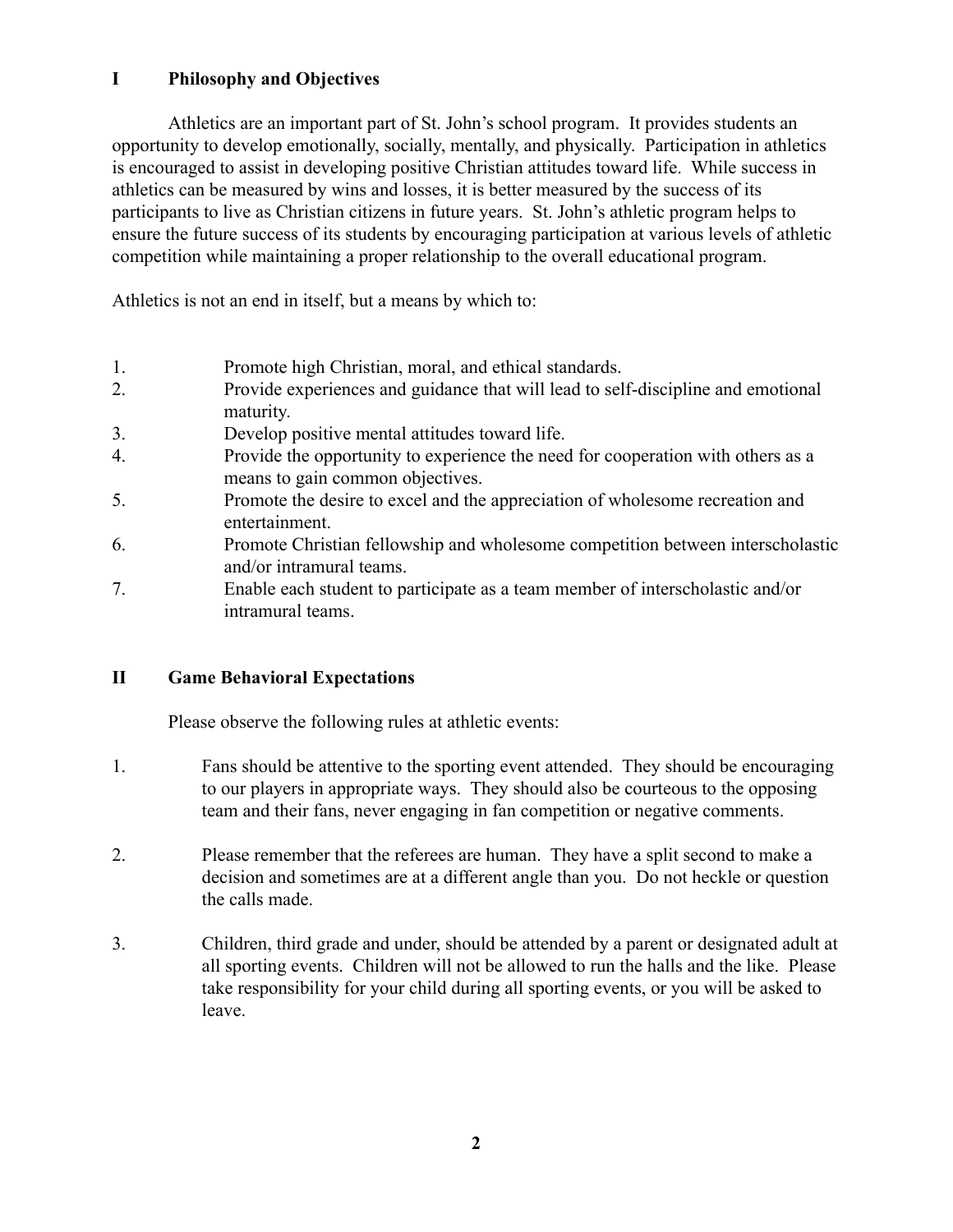## **III No Cut Policy**

St. John's Lutheran School has a no cut policy in all athletic activities to ensure that every student has the opportunity to participate at all levels of competition. This objective can be met in a couple ways. The coach can play all the members in every contest. If there are an unusually large number of participants, then they could be divided into two separate teams. In all league games and all tournament games (i.e. local and state tournaments) the entire team will be in attendance.

With the number of teams needed it is not always possible for the school staff to fill all the coaching positions, so it becomes necessary to have parents or congregation members volunteer to coach a team. In rare cases when not enough athletes (7, 3 minimum for cheerleading) are available or a coach cannot be secured a team may have to be dropped from participation until positions are filled.

#### **IV Eligibility for Extracurricular Activities**

First Corinthians 10:31 reads, "Whatever you do, do it all to the glory of God." For a student-athlete at St. John's Lutheran School, this means giving one's best at all times– spiritually, intellectually, socially, and physically. The following policy, then, emphasizes the primary focuses of the school: the building of Christian character and successful academic progress. With such a policy in place, St. John's will be able to maintain an emphasis on the spiritual and intellectual growth of the children while still allowing for the physical and social development that athletics can provide.

Policy can be found in the parent handbook.

#### **V Expectations of Athletes**

#### A. Physical

- 1. An Athletic Permission Slip must be signed and filled out by a parent in order for an athlete to participate in each sport season.
- 2. The appropriate fee for each sport will be turned in to the office.
- 3. A Physical covering the current school year needs to be on file in the school office.
- 4. All of these forms and fees need to be turned in by the first practice of each season to participate.
- B. Worship

Since one of the goals of our athletic program is to promote high Christian standards, we expect all athletes to worship regularly with fellow Christians. This is also emphasized with all our students and hopefully is stressed at home as well.

C. Academic

All athletes are expected to put to good use in the classroom all of the talents God has given them. Parents will be informed of their child's progress on a regular basis and should work with their child and the teachers to insure satisfactory effort.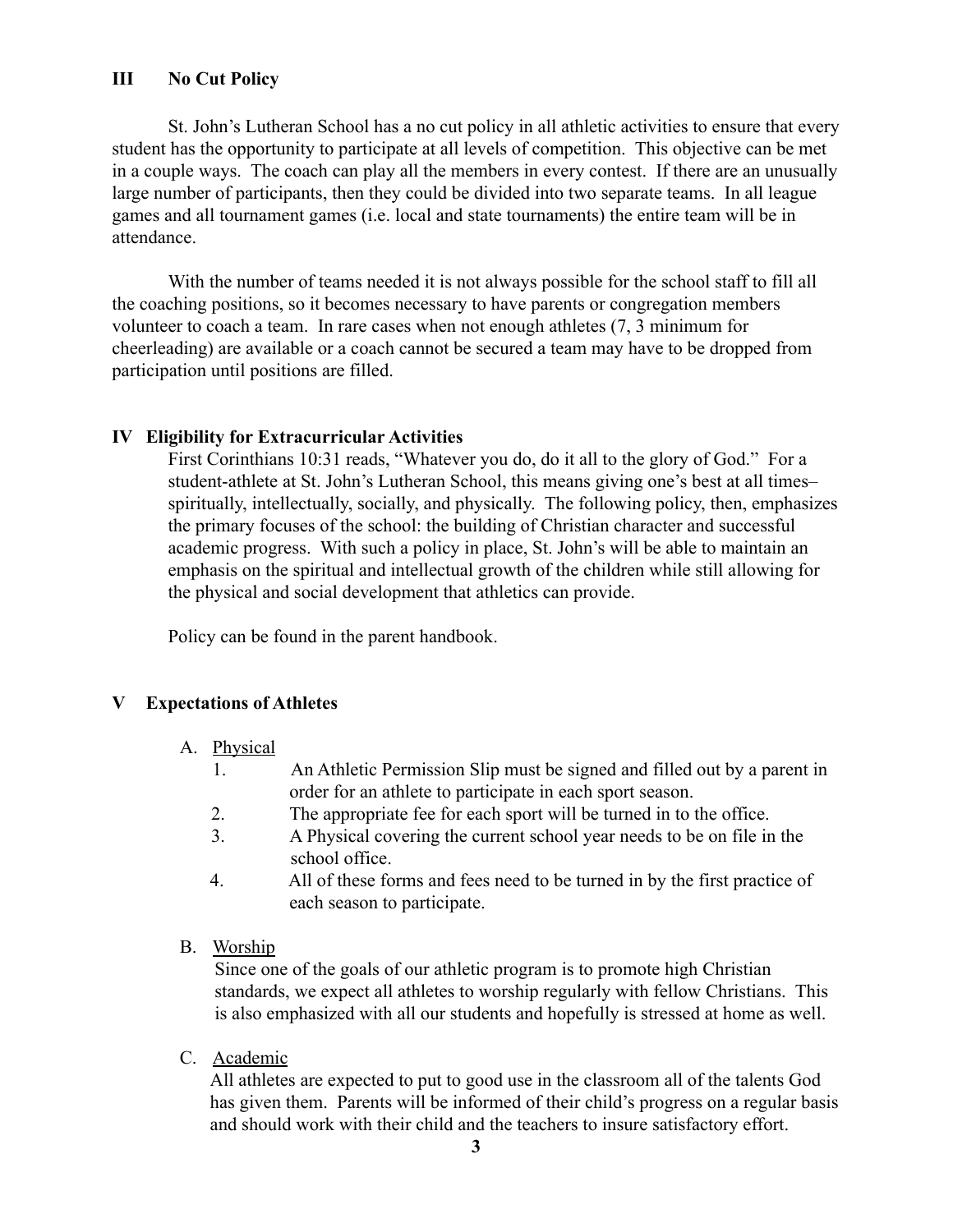## D. Conduct

All students are expected to conduct themselves in a Christian manner at all times. Athletes, however, are highly visible as Christians and representatives of our school and therefore should be even more aware of their conduct during athletic activities. Any serious problems in controlling behavior will be dealt with accordingly by the coach, parent, student, athletic director, and principal.

## E. Attendance

- 1. If an athlete is absent due to illness or vacation, they cannot participate in any games or practices that day. However, if the absence is caused by a funeral or by a scheduled professional appointment, the student may participate.
- 2. If an athlete has two unexcused absences from practice or games, they may be dismissed from the team.
- 3. If an athlete is to practice or play in a game, they must participate fully in P.E. classes on a regular basis.

## F. Uniforms

- 1. Individuals are responsible for the care and cleaning of the uniform assigned to them. Substitute uniforms will not be available.
- 2. Any uniform not returned in good condition will be assessed accordingly. Students who do not return uniforms by the stated deadline will be assessed a fine of \$10.00. Those not returned at all will have final report cards withheld until the uniform is returned and a fine of \$25.00 per piece will be assessed.

## **VI Responsibilities of Parents**

- A. Through their own example, the parents demonstrate to the student athlete a Christian attitude towards all.
- B. Help the student athlete establish proper priorities with respect to church, family, peers, study, and play.
- C. Instill in their child good health habits towards sleep, food, exercise, and discourage the use of tobacco, alcohol, and drugs.
- D. Make a commitment to the athletes and the program by attending sports events, encouraging the athletes and coaches, and assisting with the other numerous duties. (scoreboard, clean-up, concessions, etc.)
- E. Assist with our annual tournament by volunteering to help in some way.
- F. Enthusiastically support teams at athletic events without being overzealous or critical of players, coaches and officials.
- G. Assist with transportation whenever possible to insure that our players may attend the away games and tournaments.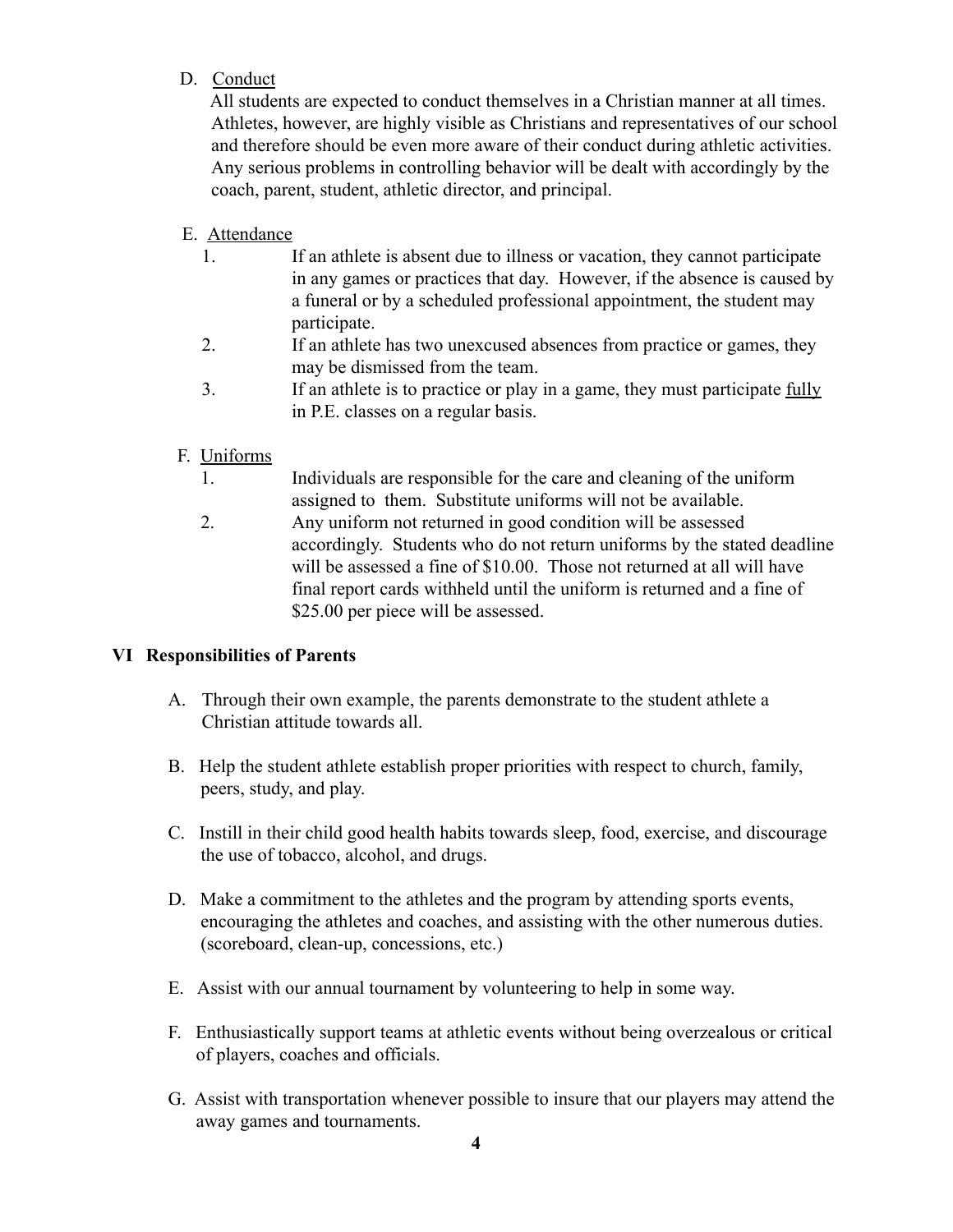## **VII Description of Sports and Activities Offered**

(Tournaments subject to change and are not limited to those listed. Lodging expenses are the responsibility of the athletes.)

## FALL SPORTS

### Coed Volleyball

| Level:     | $7th$ and 8 <sup>th</sup> grade. If not enough players from $7th$ and 8 <sup>th</sup> grade, then the 6 <sup>th</sup> |  |  |
|------------|-----------------------------------------------------------------------------------------------------------------------|--|--|
|            | graders may be allowed on the team.                                                                                   |  |  |
| Season:    | Practice begins the first week of school. Matches run through mid to the                                              |  |  |
|            | end of October with most being after school.                                                                          |  |  |
| Equipment: | Team members will need to purchase their own knee pads.                                                               |  |  |
|            | Tournaments: Trinity Burr Ridge Tournament, State Tournament (if the team applies and is                              |  |  |
|            | accepted)                                                                                                             |  |  |
| Other:     | Attending the State Tournament may require two nights in a motel.                                                     |  |  |

## WINTER SPORTS

## Junior Varsity Coed Basketball

| Level:  | $5th$ and $6th$ grade. If not enough players from $5th$ and $6th$ grade, then the 4 <sup>th</sup> graders |
|---------|-----------------------------------------------------------------------------------------------------------|
|         | may be allowed on the team.                                                                               |
| Season: | Practice begins in mid October. Games run from Late October through                                       |
|         | December with most being after school.                                                                    |

## Varsity Coed Basketball

| Level:  | $7th$ and 8 <sup>th</sup> grade. If not enough players from $7th$ and 8 <sup>th</sup> grade, then the 6 <sup>th</sup> graders |
|---------|-------------------------------------------------------------------------------------------------------------------------------|
|         | may be allowed on the team.                                                                                                   |
| Season: | Practice begins in December. Games run from early                                                                             |
|         | January through late February with most being after school.                                                                   |
|         | Tournaments: St. John's LaGrange Tournament, State Tournament (if the team applies and is                                     |
|         | accepted)                                                                                                                     |

## WINTER ACTIVITIES

### **Cheerleading**

| Level:  | $5th$ - $8th$ grade girls                                                                  |
|---------|--------------------------------------------------------------------------------------------|
| Season: | Season will be determined each year by the coach, the squad, and the athletic              |
|         | director.                                                                                  |
|         | Tournaments: St. John's LaGrange Tournament, State Tournament (if the squad applies and is |
|         | accepted)                                                                                  |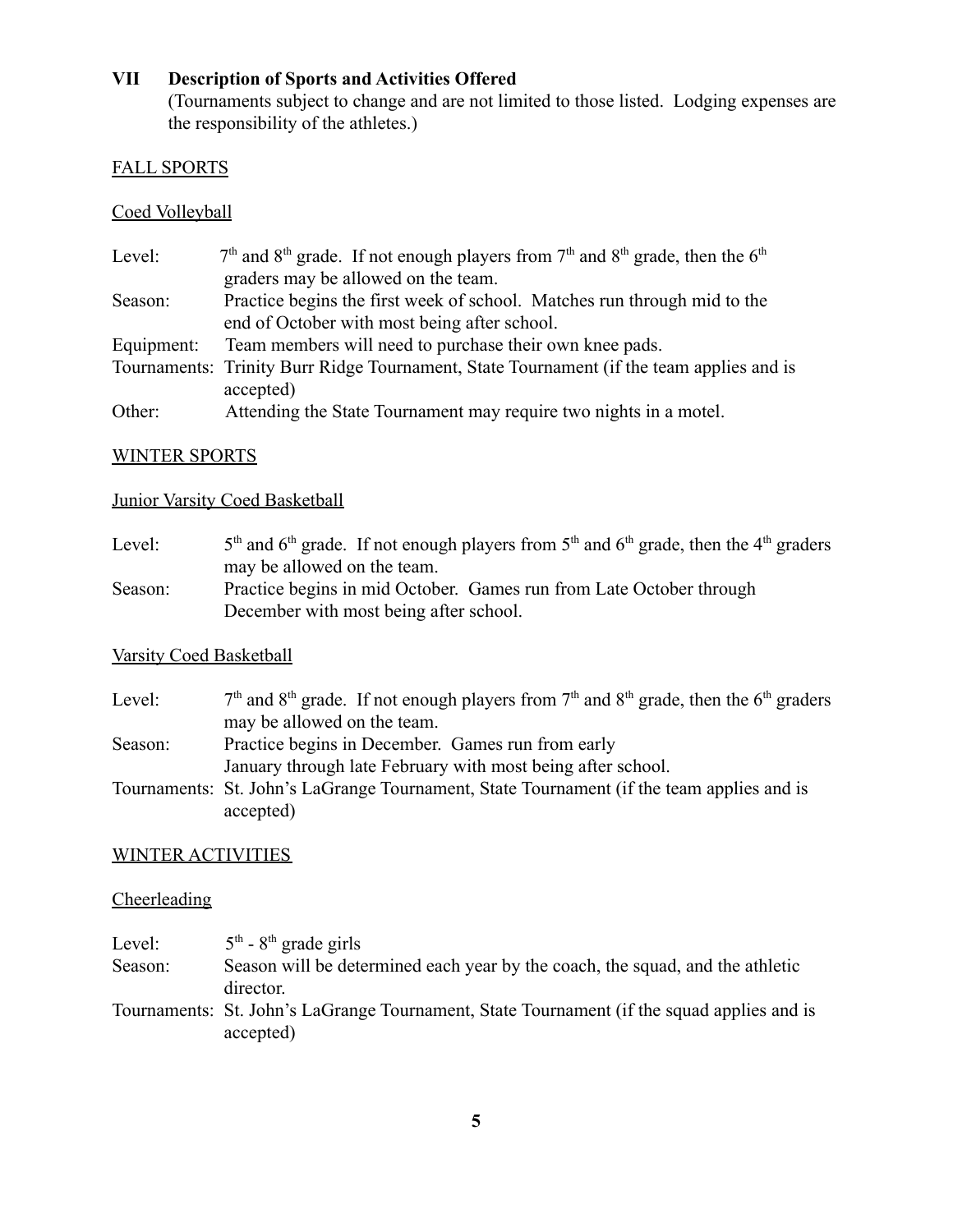#### SPRING SPORTS

#### **Track**

| Level:  | $5th$ through $8th$ grade girls and boys                                   |  |
|---------|----------------------------------------------------------------------------|--|
| Season: | Practice begins in April with meets usually in May                         |  |
| Meets:  | River Forest Track Meet, St. John Lombard Track Meet, South Suburban Track |  |
|         | Meet, State Track Meet (if a person or relay qualifies), any others we can |  |
|         | schedule.                                                                  |  |

#### **VIII Practice Information**

- A. The Athletic Director will provide parents with a practice schedule at the beginning of each sports season. Coaches will also remind parents of practice times and inform them of any schedule changes through notes from school. A practice schedule will be posted on the bulletin board outside the south entrance to the gymnasium. Games and practices will also be listed in the calendar section of the Wings. A schedule will be available on our school website.
- B. Practices shall not exceed two hours in length. There may be some exceptions when a team may be preparing for a state tournament.
- C. No team will have practices or games on more than four school afternoons or evenings in a given Sunday through Thursday period.

#### **IX Fees**

The cost of maintaining an athletic program is high. Since the students who choose to be a part of the program benefit the most, they are being charged a fee to help defray the cost of the program. The fees will be determined at the beginning of each school year. Please pay your activity fee for the year as soon as possible. In any case, a child will not participate in any practice or game until fees are paid, or arrangements have been made with the athletic director for an extension. All checks for activity fees should be made payable to: St. John's Lutheran School.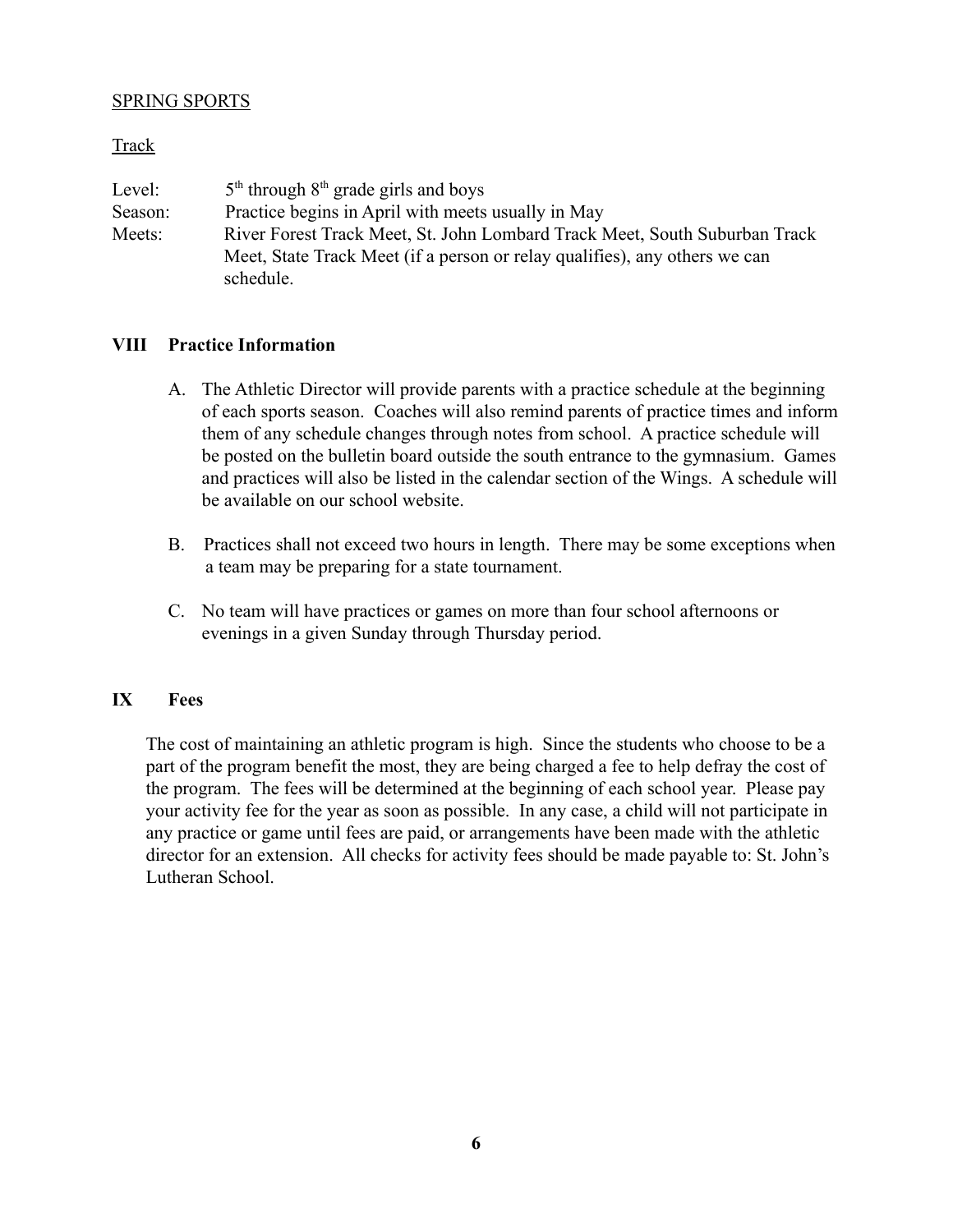#### **X ADDRESSES OF SCHOOLS**

**Concordia University 7400 Augusta, River Forest 60305 (708) 771-8300**

**Glenbard East High School 1014 S. Main St, Lombard 60148**

**Immanuel - Elmhurst 148 E. Third St., Elmhurst 60126 (630) 832-9302**

**Immanuel - Hillside 2329 S. Wolf Rd., Hillside 60162 (708) 562-5580**

**St. Luke - Itasca 410 S. Rush St., Itasca 60143 (630) 773-0396**

**St. Paul - Brookfield 9035 Grant Ave., Brookfield 60513 (708) 485-0650**

**Trinity - Burr Ridge 11503 German Church Rd., Burr Ridge 60527 (708) 839-1444**

**Trinity - Lombard 1008 E. Roosevelt Rd., Lombard 60148 (630) 627-5601**

**Walther Christian Academy 900 Chicago Ave., Melrose Park 60160 (708) 344-0404**

**Zion-Concord - Bensenville 865 S. Church Road, Bensenville 60106 (630) 766-0228**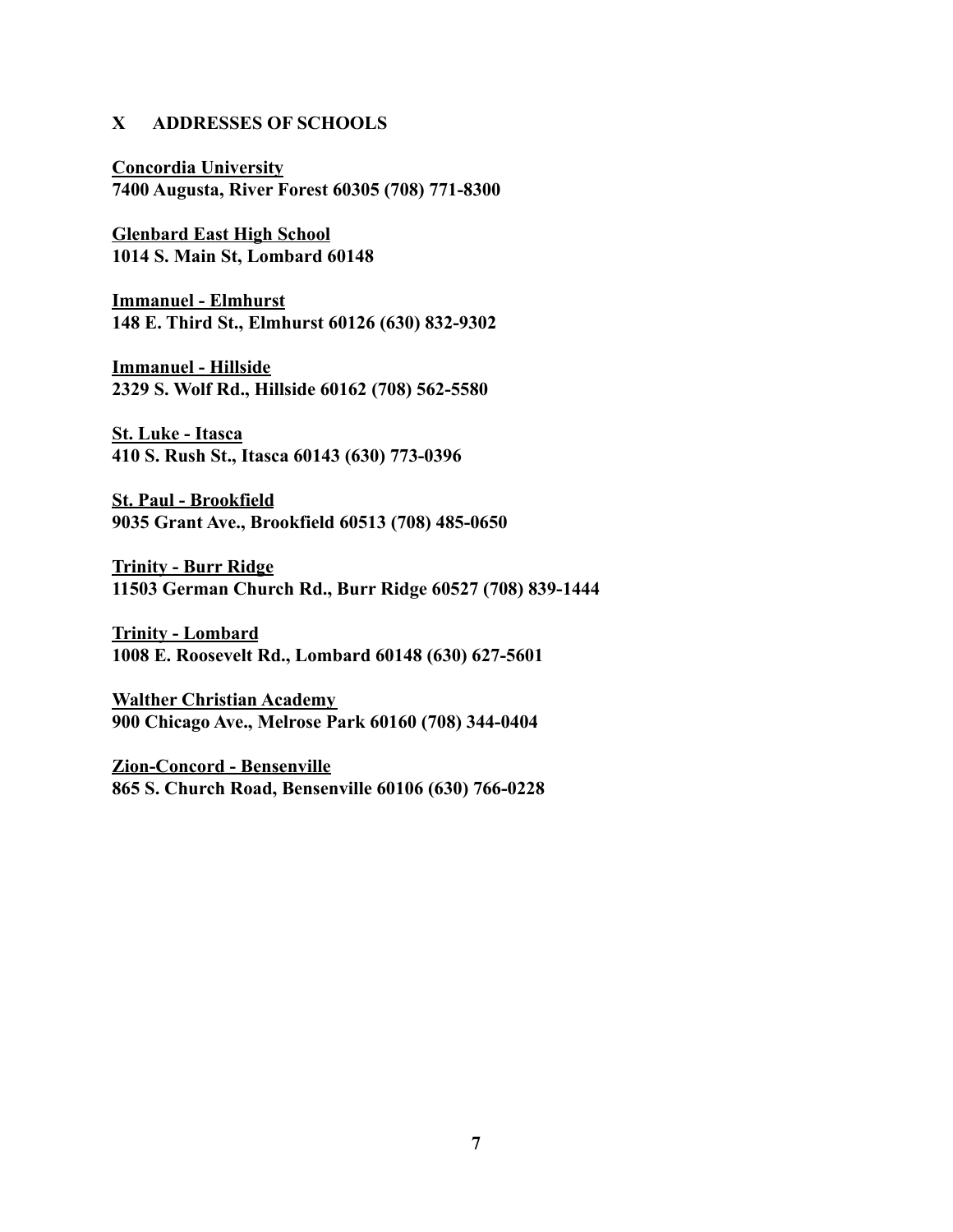## **St. John's Lutheran School Concussion Policy**

A concussion is a brain injury, and all brain injuries are serious. They are caused by a bump, blow, or jolt to the head, or by a blow to another part of the body with the force transmitted to the head. They can range from mild to severe and can disrupt the way the brain normally works.

Even though most concussions are mild, **all concussions are potentially serious and may result in complications including prolonged brain damage and death if not recognized and managed properly.** In other words, even a "ding" or a bump on the head can be serious.

You cannot see a concussion and most sports concussions occur without loss of consciousness. Signs and symptoms of concussion may show up right after the injury or can take hours or days to appear fully. If your child reports any symptoms of concussion, or if you notice the symptoms or signs of concussion yourself, seek medical attention right away.

#### **Symptoms may include one or more of the following**:

- Headache
- "Pressure in head"
- Nausea or vomiting
- Neck pain
- Balance problems or dizziness
- Blurred, double, or fuzzy vision
- Sensitivity to light or noise
- Feeling sluggish, hazy or slowed down
- Feeling foggy or groggy
- Drowsiness
- Change in sleep patterns
- Amnesia
- Does not "feel right"
- Fatigue or low energy
- Sadness
- Nervousness or anxiety
- Irritability
- More emotional
- Confusion
- Concentration or memory problems (forgetting game plays)
- Repeating the same question/comment

#### **Signs observed by teammates, parents and coaches include:**

- Appears dazed or stunned
- Vacant facial expression
- Confused about assignment or position
- Forgets sports plays
- Is unsure of game, score, or opponent
- Moves clumsily or is uncoordinated
- Answers questions slowly
- Slurred speech
- Shows behavior or personality changes
- Can't recall events prior to hit
- Can't recall events after hit
- Seizures or convulsions
- Any change in typical behavior or personality
- Loses consciousness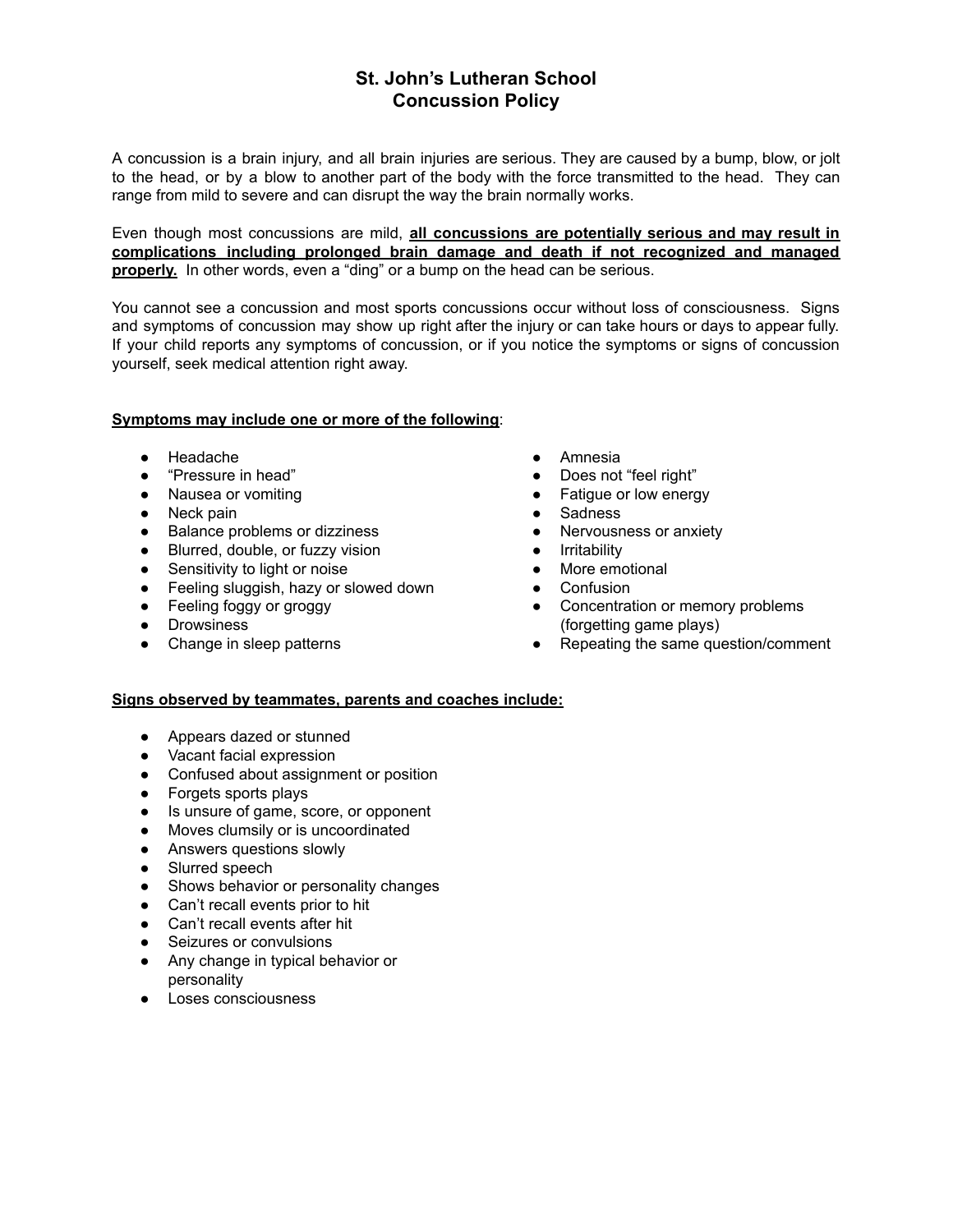#### **What can happen if my child keeps on playing with a concussion or returns too soon?**

Students with the signs and symptoms of concussion should be removed from play immediately. Continuing to play with the signs and symptoms of a concussion leaves the young student especially vulnerable to greater injury.

There is an increased risk of significant damage from a concussion for a period after that concussion occurs, particularly if the student suffers another concussion before completely recovering from the first one. This can lead to prolonged recovery, or even to severe brain swelling (second impact syndrome) with devastating and even fatal consequences.

It is well known that adolescent or teenage students will often fail to report symptoms of injuries. Concussions are no different. As a result, education of administrators, coaches, parents and students is the key to student safety.

#### **If you think your child has suffered a concussion**

Any student even suspected of suffering a concussion should be removed from the game, practice, or classroom activity immediately.

A student may return to academics or extra-curricular activities with medical clearance.

IESA Policy and state law require students to provide their school with written clearance from either a physician licensed to practice medicine in all its branches or a certified athletic trainer working in conjunction with a physician licensed to practice medicine in all its branches prior to returning to play or practice following a concussion, or after being removed from an interscholastic contest due to a possible head injury or concussion and not cleared to return to that same contest.

You should also inform your child's coach and/or teacher if you think that your child may have a concussion. Remember it is better to miss one game than miss the whole season. And when in doubt, the student sits out.

Insist that safety comes first.

For current and up-to-date information on concussions, you can go to:

<http://www.cdc.gov/concussion/HeadsUp/youth.html> <http://www.iesa.org/activities/concussion.asp>